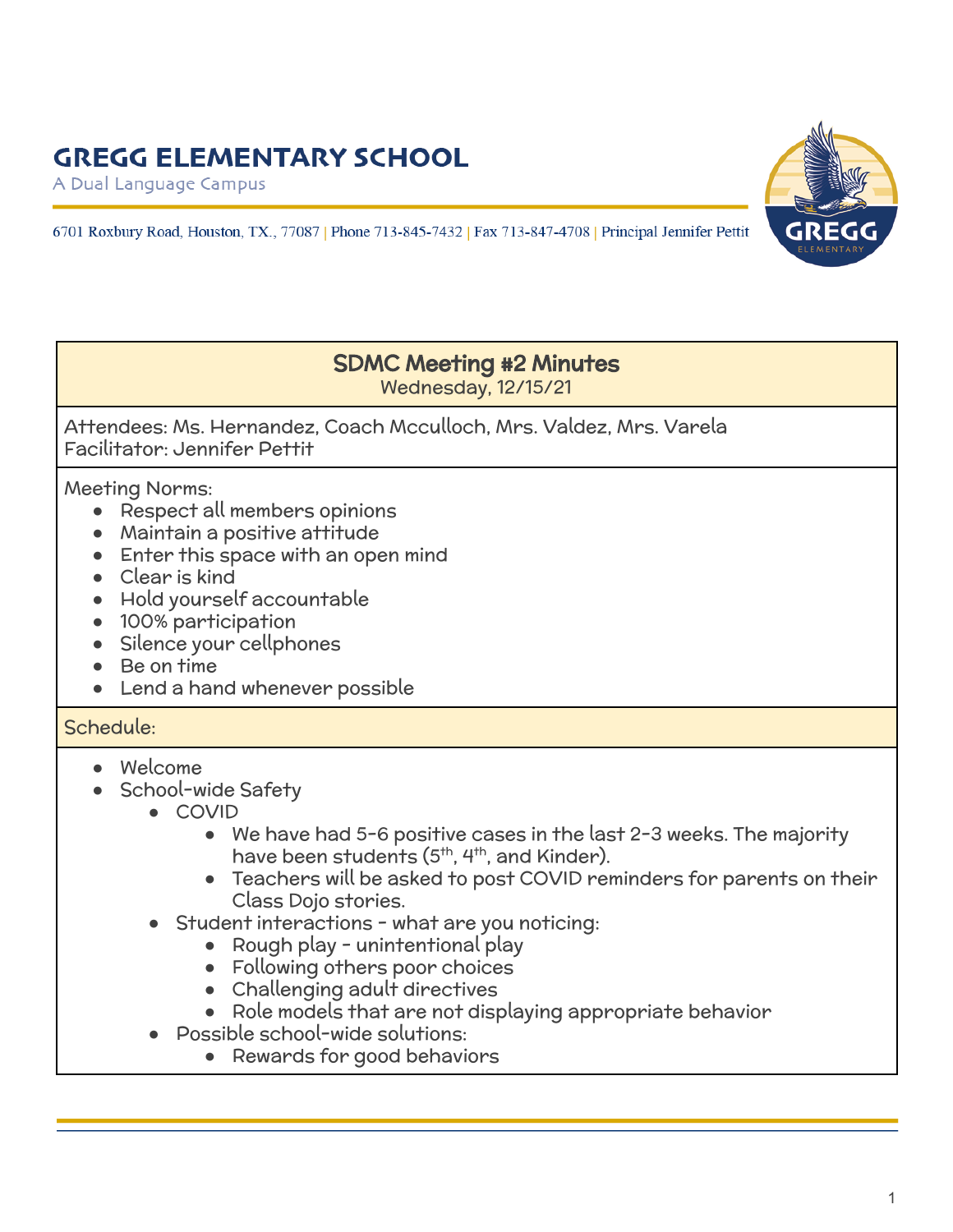# **GREGG ELEMENTARY SCHOOL**

A Dual Language Campus



- 6701 Roxbury Road, Houston, TX., 77087 | Phone 713-845-7432 | Fax 713-847-4708 | Principal Jennifer Pettit
	- Extend Caught Being Kind
	- School-wide store
		- Pettit will work on logistics store will be up and running by Wednesday, 01/19
	- Drills
		- Newsletter refresher about the different drills [short & to the point].
	- **Campus Grounds** 
		- PO
		- What is working?
			- Mover faster
			- Very proactive about what needs to happen
			- Picking up trash in the morning
		- What are your concerns?
			- Bathroom next to the cafe is not clean Adult bathrooms
			- Trash on the playgrounds outside [playgrounds & soccer field]
			- Lines on the grounds in the parking lot.
			- Ants on the grounds beds along the 4th and 5th grade hallway left hand side of the black top area.
	- Title I Parent Meetings Spring Semester
		- Format
			- Monthly meetings led by teachers with a specific focus based on the month or grade level needs.
		- Topics Brainstorm: Behavior, diet & exercise, personal hygiene [this includes oral hygiene], insurance, free resources available in the community, LSSP, social media awareness.
	- **Funding** 
		- Attendance
			- YTD the campus has lost \$58,902.67 due to student absences from school.
			- Goal 98% daily/monthly/school year
			- More communication with the parents.
			- Inputting tardies in the system.
		- Enrollment Today our attendance is at 385
		- **Textbooks**